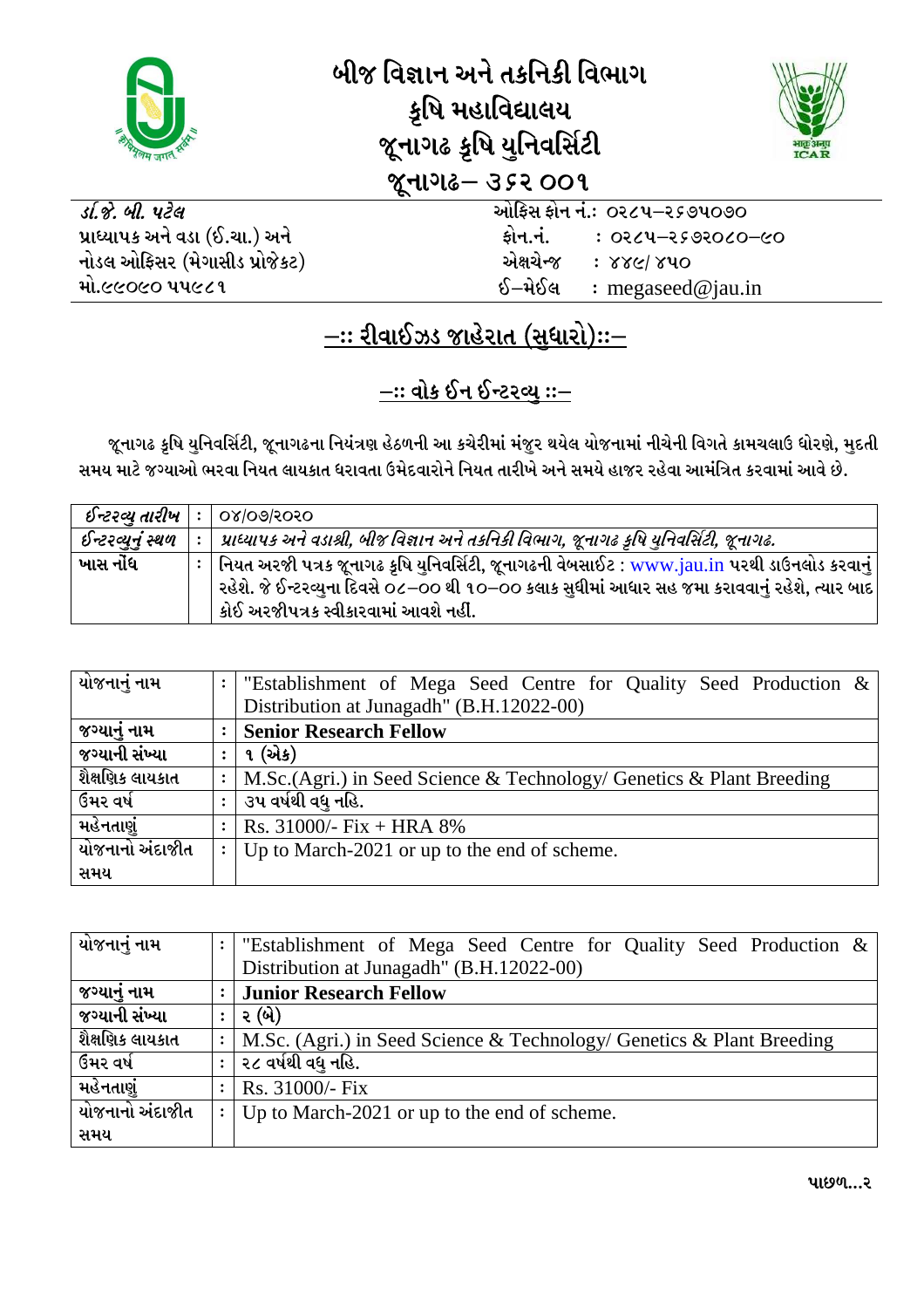| <u>યો</u> જનાનું નામ | $\ddot{\cdot}$ | "Seed Production in Agriculture Crops at Department of Seed Science and |
|----------------------|----------------|-------------------------------------------------------------------------|
|                      |                | Technology" (B.H.18127-00)                                              |
| જગ્યાનું નામ         |                | <b>Senior Project Assistant</b>                                         |
| જગ્યાની સંખ્યા       | ٠              | ૧ (એક)                                                                  |
| શેેક્ષણિક લાયકાત     | $\ddot{\cdot}$ | Post Graduate in Agri Business Management                               |
| ઉમર વર્ષ             | $\ddot{\cdot}$ | ર૮ વર્ષથી વધુ નહિ.                                                      |
| મહેનતાણું            | $\ddot{\cdot}$ | Rs. 16000/- Fix                                                         |
| યોજનાનો અંદાજીત      | $\mathbf{L}$   | Up to March-2021 or up to the end of scheme.                            |
| સમય                  |                |                                                                         |

| યોજનાનું નામ    | $\ddot{\cdot}$ | "Seed Production in Agriculture Crops at Department of Seed Science and |
|-----------------|----------------|-------------------------------------------------------------------------|
|                 |                | Technology" (B.H.18127-00)                                              |
| જગ્યાનું નામ    |                | <b>Junior Project Assistant</b>                                         |
| જગ્યાની સંખ્યા  | $\ddot{\cdot}$ | ૧ (એક)                                                                  |
| શૈક્ષણિક લાયકાત | $\ddot{\cdot}$ | $B.$ Sc. (Agri.)                                                        |
| ઉમર વર્ષ        | $\ddot{\cdot}$ | ૨૮ વર્ષથી વધ નહિ.                                                       |
| મહેનતાણં        | $\ddot{\cdot}$ | Rs. 14000/- Fix                                                         |
| યોજનાનો અંદાજીત | $\ddot{\cdot}$ | Up to March-2021 or up to the end of scheme.                            |
| સમય             |                |                                                                         |

આમ, ઉપર મુજબની શૈક્ષણિક લાયકાત ધરાવતા ઉમેદવારોએ તેમની જન્મ તારીખ, જાતિ, શૈક્ષણિક લાયકાત, અનુભવ વગેરેના અસલ પ્રમાણપત્રો તથા **પ્રમાણિત કરેલ પ્રમાણપત્રોની** નકલોના એક સેટ સાથે નિયત ફોર્મ ભરીને મૌખિક ઈન્ટરવ્યુ માટે નિયત તારીખે અને સમયે **સ્વખર્ચે** હાજર રહેવાનં રહેશે. અનામત વર્ગના અને મહિલા ઉમેદવારોને ઉપલી વયમર્યાદામાં નામ. સરકારશ્રીના નિયમો મજબ છટછાટ આપવામાં આવશે.

સદરહ નિમણંક, ફકત કામચલાઉ ધોરણે કોન્ટાકટ બેઈઝથી, પ્રોજેકટની મદત પરતી જ કરવાની છે. આ યોજનાઓમાં નિમણુંક પામેલ ઉમેદવારોને, યુનિવર્સિટી કાયમી કર્મચારી તરીકે નિમણુંક આપવા બંધાતી નથી તથા ઉમેદવાર નિમણુંક મળ્યેથી, યુનિવર્સિટી કર્મચારી તરીકે હકક હિસ્સો મેળવવા કોઈપણ પ્રકારનો દાવો કરી શકશે નહીં. આવી નિમણુંક પામનાર ઉમેદવારને યોજનાની મદત પરી થયેથી અથવા નિમ<u>ર્ણુ</u>ક કરનાર અધિકારી તરફથી ગમે ત્યારે આ સેવામાંથી કોઈપણ જાતની નોટીસ કે વળતર આપ્યા વગર છુટા કરી શકાશે.

પ્રાધ્યાપક અને વડા <u>બીજ વિજ્ઞાન અને તકનિકી વિભાગ</u> *H}GFU- S'lQF I]lGJl;"8L*   $\alpha$ નાગઢ

**સ્થળ :** જૂનાગઢ  $dI2w: 23/05/2020$ 

 *HFPG\PH}S'I]qALPlJPTPlJPqV[:8Fq!#Z\*v\$#qZ\_Z\_ H}GFU- TFPZ#q\_&qZ\_Z\_* 

#### <u>નકલ સવિનય રવાના ઃ–</u>

- ૧ માન. કુલપતિશ્રીના રહસ્ય સચિવશ્રી, જૂ.કૃ.યુ., જૂનાગઢ તરફ જાણ સારુ.
- *Z*  <u>સંશોધન નિયામકશ્રી, જૂ.કૂ.યુ., જૂનાગઢ તરફ જાણ સાર</u>
- $\mathcal{A}$ કુલસચિવશ્રીના રહસ્ય સચિવશ્રી, જૂ.કૃ.યુ., જૂનાગઢ તરફ જાણ સા<u>ર</u>ૃ.
- $8$  *કુ*લસચિવશ્રી, કુષિ યનિવર્સિટીઓ, સરદારકુષિનગર/ આણંદ/ નવસારી તરફ બહોળી પ્રસિધ્ધિ અર્થે.
- પ આચાર્યશ્રી, કૃષિ મહાવિદ્યાલય, કૃષિ યનિવર્સિટીઓ, જુનાગઢ/ અમરેલી/ સરદારકુષિનગર/ આણંદ/ નવસારી તરફ બહોળી પ્રસિધ્ધિ <u>અર્થે.</u>

#### *GS, HI EFZT ZJFGF ov*

- *! lGIFDSzL4 VF.P8LP ;[,4 H}PS'PI]P4 H}GFU- TZO NZ[S SR[ZL J0FG[* E-mail *YL HF6 SZJF TYF ACM/L 5|l;lwW VY["*  **યુનિવર્સિટી વેબસાઈટ પર જાહેર થવા સારું.**
- ર લાયબ્રેરીયનશ્રી, કૃષિ <u>યુ</u>નિવર્સિટીઓ, જૂનાગઢ/ અમરેલી/ સરદારકૃષિનગર / આણંદ/ નવસારી તરફ બહોળી પ્રસિધ્ધિ અર્થે.
- $3$  બા કચેરીના નોટીસ બોર્ડ ઉપર
- $\times$  આ કચેરીના કાર્યાલય આદેશ કાઈલે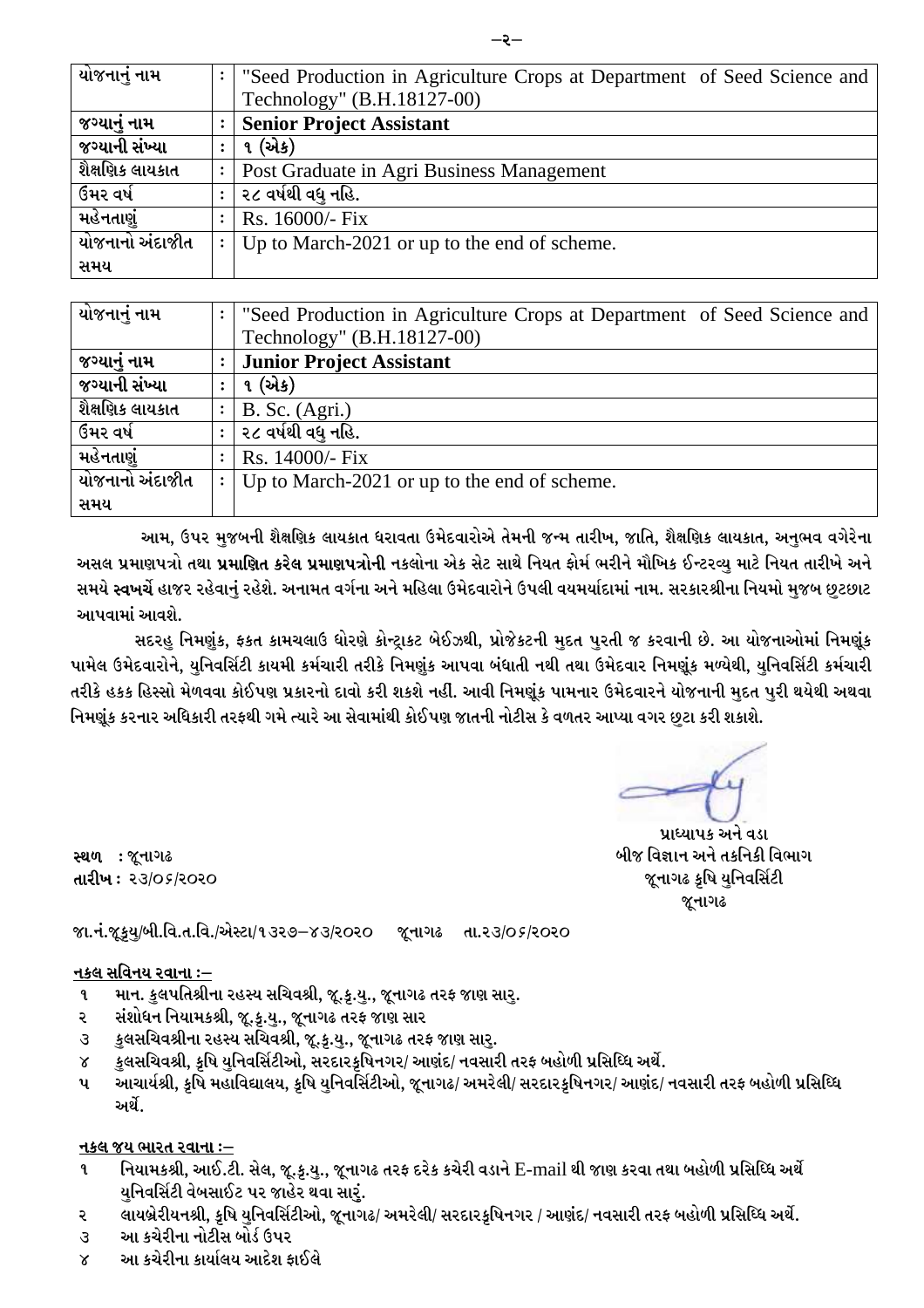

<u>બીજ વિજ્ઞાન અને તકનિકી વિભાગ</u> કૃષિ મહાવિદ્યાલય *H}GFU- S'lQF I]lGJl;"8L*  જૂનાગઢ– ૩*૬*૨ ૦૦૧



### વોક ઈન ઈન્ટરવ્યુ માટેનું અરજી પત્રક (તા.o*x*/o૭/૨૦૨૦ અન્વયે)

*HuIFG] \ GFD o* **Senior Research Fellow** 

*IMHGFG] \ GFD o "Establishment of Mega Seed Centre for Quality Seed Production & Distribution at Junagadh"* **(B.H.12022-00)**   $6$ મેદવારનો *<i>THg*  $\frac{1}{2}$ *OM8MU|FO*

| <b>q.</b>       |      | અરજીકર્તાનું પુરેપુરૂ નામ                                                                                                                                           | $\ddot{\cdot}$ | અટક            |                      | નામ                   |               |                  | પિતા/ પતિનું નામ |                 |                                              |
|-----------------|------|---------------------------------------------------------------------------------------------------------------------------------------------------------------------|----------------|----------------|----------------------|-----------------------|---------------|------------------|------------------|-----------------|----------------------------------------------|
| ૨.              |      | હાલનું સરનામું                                                                                                                                                      | $\ddot{\cdot}$ |                |                      |                       |               |                  |                  |                 |                                              |
|                 |      |                                                                                                                                                                     |                |                |                      |                       |               |                  |                  |                 |                                              |
|                 |      |                                                                                                                                                                     |                |                |                      |                       |               |                  |                  |                 |                                              |
|                 |      |                                                                                                                                                                     |                |                | <u>પીન કોડ નં. :</u> |                       |               |                  |                  |                 |                                              |
|                 |      |                                                                                                                                                                     |                |                | ફોન / મોબાઈલ નં. :   |                       |               |                  |                  |                 |                                              |
| उ.              |      | જન્મ તારીખ આંકડામાં :                                                                                                                                               | $\ddot{\cdot}$ | તારીખ $\colon$ |                      |                       |               |                  |                  |                 |                                              |
|                 |      | ઉંમર(૦૪/૦૭/૨૦૨૦ ના રોજ)                                                                                                                                             |                |                |                      | ઉમર :વર્ષ  માસ  દિવસ  |               |                  |                  |                 |                                              |
| γ.              |      | <mark>જાતિ</mark> : અનુ. જાતિ /અનુ. જનજાતિ /સા.શૈ.પ.વર્ગ/ શા.ખો.ખાં./સામાન્ય વર્ગના છે ?   :<br>(જે હોય તે સ્પષ્ટ દર્શાવવું તથા અનામત વર્ગના ઉમેદવારોએ આધારો જોડવા) |                |                |                      |                       |               |                  |                  |                 |                                              |
| $\mathbf{u}$ .  |      | શૈક્ષણિક લાયકાત અંગેની માહિતી : (પ્રમાણપત્રોની પ્રમાણિત નકલ સામેલ કરવી ફરજીયાત રહેશે.) :                                                                            |                |                |                      |                       |               |                  |                  |                 |                                              |
|                 | ક્રમ | પરીક્ષાનું નામ                                                                                                                                                      |                |                |                      | युनिवर्सिटी/ संस्थानु | પરીક્ષા પાસ   |                  | મેળવેલ વર્ગ/     |                 | વિષય                                         |
|                 |      |                                                                                                                                                                     |                |                |                      | નામ                   | કર્યાનું વર્ષ |                  | ગ્રેડ/ ટકા       | મુખ્ય           | ગાેણ                                         |
|                 | ۹.   |                                                                                                                                                                     |                |                |                      |                       |               |                  |                  |                 |                                              |
|                 | २    |                                                                                                                                                                     |                |                |                      |                       |               |                  |                  |                 |                                              |
|                 | 3    |                                                                                                                                                                     |                |                |                      |                       |               |                  |                  |                 |                                              |
| ς.              |      | મેડલ / પુરસ્કારની વિગત :                                                                                                                                            |                |                |                      |                       |               |                  |                  |                 |                                              |
| L               |      | ચાન્સેલર / વાઈસ ચાન્સેલર કે અન્ય રાષ્ટ્રીય                                                                                                                          |                |                | 9)                   |                       |               |                  |                  |                 |                                              |
|                 |      | કક્ષાના મેડલ મેળવેલ હોય તો તેની વિગત                                                                                                                                |                |                | ૨)                   |                       |               |                  |                  |                 |                                              |
| २               |      | મેરીટ મેડલ / કેશ પ્રાઈઝ / વૈજ્ઞાનિક યોગદાન પર                                                                                                                       |                |                | $\mathfrak{q}$ )     |                       |               |                  |                  |                 |                                              |
|                 |      | પ્રાપ્ત મેડલની વિગત                                                                                                                                                 |                |                | ર)                   |                       |               |                  |                  |                 |                                              |
| ৩.              |      | અનુભવની વિગત :                                                                                                                                                      |                |                |                      |                       |               |                  |                  |                 |                                              |
|                 | ક્રમ | અનુભવવાળા હોદાનું નામ                                                                                                                                               |                |                |                      | કયાં થી કયાં સુધી     | વર્ષ          | કુલ અનુભવ<br>માસ | દિવસ             |                 | <u>પેઢી / કંપની/</u><br>ઓર્ગેનાઈઝેશન ની વિગત |
|                 | L    |                                                                                                                                                                     |                |                |                      |                       |               |                  |                  |                 |                                              |
|                 | ૨    |                                                                                                                                                                     |                |                |                      |                       |               |                  |                  |                 |                                              |
|                 | З    |                                                                                                                                                                     |                |                |                      |                       |               |                  |                  |                 |                                              |
| $\mathcal{L}$ . |      | પબ્લીકેશનની માહિતી :(લેખ છપાયેલ હોય તો ટાઈટલ પેઈજની નકલ જોડવી)                                                                                                      |                |                |                      |                       |               |                  |                  |                 |                                              |
|                 |      | સંશોધન લેખ                                                                                                                                                          |                |                |                      |                       |               |                  |                  |                 |                                              |
|                 | ક્રમ | પેપરનું ટાઈટલ                                                                                                                                                       |                |                |                      | જર્નલ / બુકનું નામ    |               |                  |                  | ISSN / ISBN NO. |                                              |
|                 | L    |                                                                                                                                                                     |                |                |                      |                       |               |                  |                  |                 |                                              |
|                 | ર    |                                                                                                                                                                     |                |                |                      |                       |               |                  |                  |                 |                                              |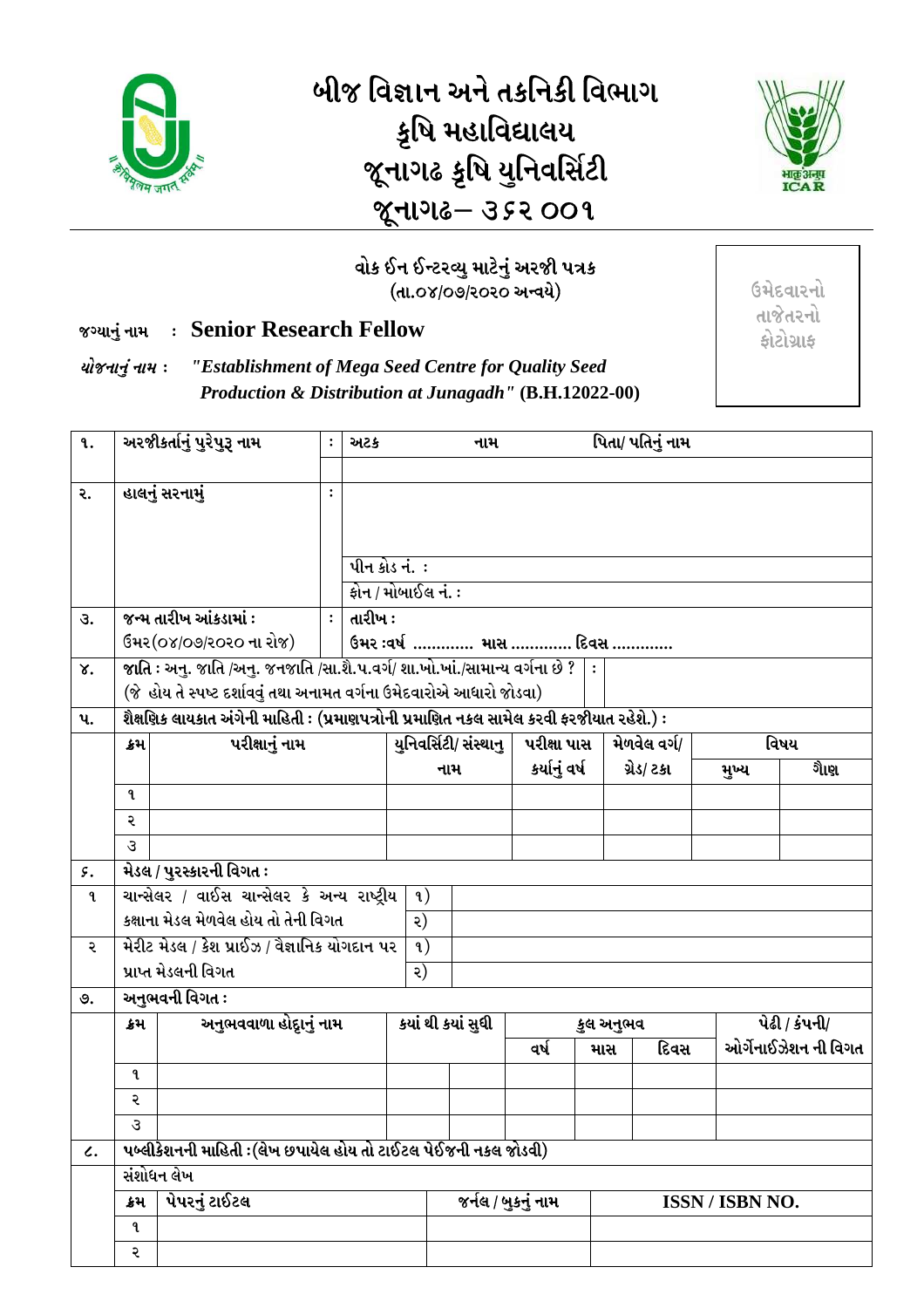|           | ક્રમ         | લેખનું શિર્ષક                                                          | સામાયિકનું નામ         |                           |                                 | પ્રકાશન વર્ષ |               |
|-----------|--------------|------------------------------------------------------------------------|------------------------|---------------------------|---------------------------------|--------------|---------------|
|           | ٩.           |                                                                        |                        |                           |                                 |              |               |
|           | ર            |                                                                        |                        |                           |                                 |              |               |
| <b>と。</b> |              | સેમિનાર / વર્કશોપ / સીમ્પોઝીયમ / તાલીમ વગેરે                           |                        |                           |                                 |              |               |
|           |              | સેમિનાર / વર્કશોપ / સીમ્પોઝીયમ                                         |                        |                           |                                 |              |               |
|           |              |                                                                        |                        |                           |                                 |              |               |
|           | ક્રમ         | સેમિનાર / વર્કશોપ / સીમ્પોઝીયમનું નામ                                  | પાર્ટીસીપેશન           |                           | પેપર પ્રેઝન્ટેશન (ઓરલ / પોસ્ટર) |              | પેપરનું ટાઈટલ |
|           | $\mathbf{q}$ |                                                                        |                        |                           |                                 |              |               |
|           | २            |                                                                        |                        |                           |                                 |              |               |
|           |              | શોર્ટ / લોંગ ટર્મ વ્યક્તિત્વ વિકાસ તાલીમની વિગત                        |                        |                           |                                 |              |               |
|           | ક્રમ         | તાલીમનું નામ                                                           |                        | આયોજન કરનાર સંસ્થાનું નામ |                                 |              | સમયગાળો       |
|           | L            |                                                                        |                        |                           |                                 |              |               |
|           | २            |                                                                        |                        |                           |                                 |              |               |
|           |              | NCC/ NSS/ ટ્રેકીંગ કેમ્પ વગેરેની વિગત                                  |                        |                           |                                 |              |               |
|           | 9.           |                                                                        |                        |                           |                                 |              |               |
| <b>10</b> |              | ઈતર પ્રવૃતિઓ (રમત ગમત / સાંસ્કૃતિક કાર્યક્રમ / વકતૃત્વ સ્પંધા વગેરે)   |                        |                           |                                 |              |               |
|           |              | રાજય કક્ષાની ર્સ્પધા                                                   |                        |                           |                                 |              |               |
|           | ક્રમ         | ર્સ્પદ્યાનું નામ                                                       | આયોજન કરનાર            |                           |                                 | વિગત         |               |
|           |              |                                                                        | સંસ્થાનું નામ તથા સ્થળ |                           | ભાગ લીધેલ                       |              | એવોર્ડની વિગત |
|           | 9.           |                                                                        |                        |                           |                                 |              |               |
|           |              | રાષ્ટ્રીય કક્ષાની ર્સ્પધા                                              |                        |                           |                                 |              |               |
|           | ٩.           |                                                                        |                        |                           |                                 |              |               |
| <b>qq</b> |              | કોમ્પ્યુટર લેન્ગવેન્જ / સોફ્ટવેર્સની જાણકારી (પ્રમાણપત્રની નકલ જોડવી). |                        |                           |                                 |              | Yes / No      |
| ૧૨        |              | ગુજરાતી ભાષાની જાણકારી (માધ્યમિક / ઉચ્ચતર માધ્યમિક ગુજરાતી સાથે પાસ)   |                        |                           |                                 |              | Yes/ No       |
| 13        |              | અન્ય શૈક્ષણિક સકળતા અથવા વિશિષ્ટતા જો કોઈ હોય તો :                     |                        |                           |                                 |              |               |

### $-$  :: બાંહેધરી **::**-

ઉપરોકત તમામ વિગતો સંપુર્ણ સાચી છે, જેમાં કોઈપણ પ્રકારની ભુલનો અવકાશ નથી, આમ છતા તે પૈકીની કોઈ માહિતી ખોટી પુરવાર થાય કે અસલ પ્રમાણપત્ર સાથે ચકાસતા વિસંગતતા ઉભી થાય તો મારી ઉમેદવારી/ પસંદગી/ નિમણુંક ''રદ્દ'' થવાને પાત્ર રહેશે, જે અંગે હું કોઈપણ પ્રકારનો દાવો કરી શકીશ નહિ.

| રચળ : ……………………   |  |
|------------------|--|
| તારીખ ઃ …………………… |  |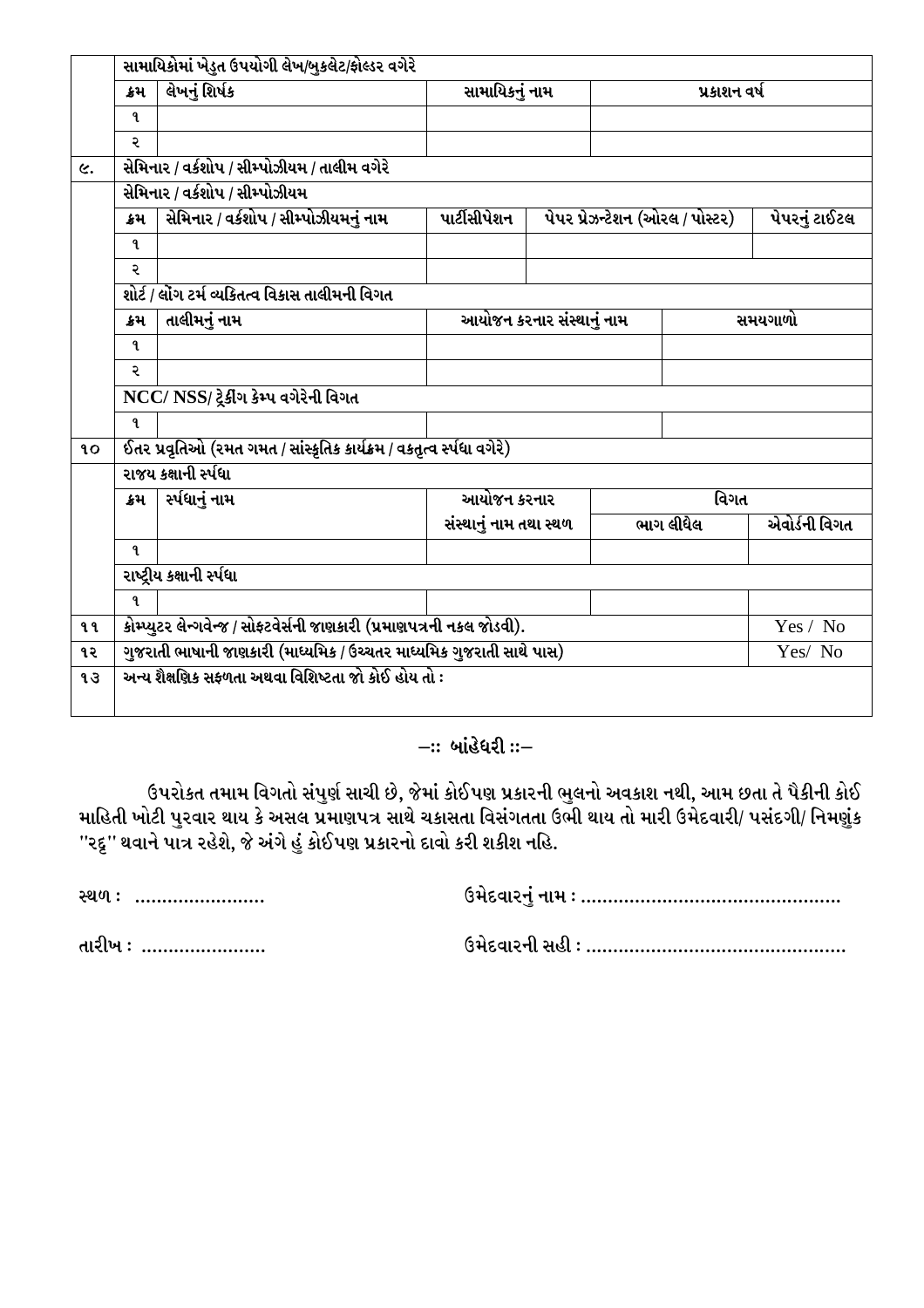

# *ALH lJ7FG VG[ TSlGSL lJEFU*  કૃષિ મહાવિદ્યાલય *H}GFU- S'lQF I]lGJl;"8L*  જૂનાગઢ– 352 OO 9



#### વોક ઈન ઈન્ટરવ્યુ માટેનું અરજી પત્રક *(dl.08/09/2020 અન્વયે)*

### *HuIFG] \ GFD o* **Junior Research Fellow**

*IMHGFG] \ GFD o "Establishment of Mega Seed Centre for Quality Seed Production & Distribution at Junagadh"* **(B.H.12022-00)** 

| ૧.              |      | અરજીકર્તાનું પુરેપુરૂ નામ                                                                                  | $\ddot{\cdot}$ | અટક     |                            | નામ                   |               | પિતા/ પતિનું નામ |      |                 |                      |
|-----------------|------|------------------------------------------------------------------------------------------------------------|----------------|---------|----------------------------|-----------------------|---------------|------------------|------|-----------------|----------------------|
| ૨.              |      | હાલનું સરનામું                                                                                             | $\ddot{\cdot}$ |         |                            |                       |               |                  |      |                 |                      |
|                 |      |                                                                                                            |                |         | <u>પીન કોડ નં.  :</u>      |                       |               |                  |      |                 |                      |
|                 |      |                                                                                                            |                |         | <u> ફોન / મોબાઈલ નં. :</u> |                       |               |                  |      |                 |                      |
| З.              |      | જન્મ તારીખ આંકડામાં :                                                                                      | $\ddot{\cdot}$ | તારીખ : |                            |                       |               |                  |      |                 |                      |
|                 |      | ઉંમર(૦૪/૦૭/૨૦૨૦ ના રોજ)                                                                                    |                |         | ઉમર :વર્ષ  માસ  દિવસ       |                       |               |                  |      |                 |                      |
| γ.              |      | જાતિ : અનુ. જાતિ /અનુ. જનજાતિ /સા.શૈ.પ.વર્ગ/ શા.ખો.ખાં./સામાન્ય વર્ગના છે ?   :                            |                |         |                            |                       |               |                  |      |                 |                      |
|                 |      | (જે હોય તે સ્પષ્ટ દર્શાવવું તથા અનામત વર્ગના ઉમેદવારોએ આધારો જોડવા)                                        |                |         |                            |                       |               |                  |      |                 |                      |
| $\mathbf{u}$ .  | ક્રમ | શૈક્ષણિક લાયકાત અંગેની માહિતી : (પ્રમાણપત્રોની પ્રમાણિત નકલ સામેલ કરવી ફરજીયાત રહેશે.) :<br>પરીક્ષાનું નામ |                |         |                            | युनिवर्सिटी/ संस्थानु | પરીક્ષા પાસ   | મેળવેલ વર્ગ/     |      |                 | વિષય                 |
|                 |      |                                                                                                            |                |         |                            | નામ                   | કર્યાનું વર્ષ | ગ્રેડ/ ટકા       |      | મુખ્ય           | ગાેણ                 |
|                 | L    |                                                                                                            |                |         |                            |                       |               |                  |      |                 |                      |
|                 | ૨    |                                                                                                            |                |         |                            |                       |               |                  |      |                 |                      |
|                 | 3    |                                                                                                            |                |         |                            |                       |               |                  |      |                 |                      |
| ۶.              |      | મેડલ / પુરસ્કારની વિગત :                                                                                   |                |         |                            |                       |               |                  |      |                 |                      |
| ૧               |      | ચાન્સેલર / વાઈસ ચાન્સેલર કે અન્ય રાષ્ટ્રીય                                                                 |                |         | $\mathfrak{q}$ )           |                       |               |                  |      |                 |                      |
|                 |      | કક્ષાના મેડલ મેળવેલ હોય તો તેની વિગત                                                                       |                |         | ર)                         |                       |               |                  |      |                 |                      |
| २               |      | મેરીટ મેડલ / કેશ પ્રાઈઝ / વૈજ્ઞાનિક યોગદાન પર<br>પ્રાપ્ત મેડલની વિગત                                       |                |         | $\mathfrak{q}$ )           |                       |               |                  |      |                 |                      |
| ৩.              |      | અનુભવની વિગત :                                                                                             |                |         | ર)                         |                       |               |                  |      |                 |                      |
|                 | ક્રમ | અનુભવવાળા હોદૃાનું નામ                                                                                     |                |         | કયાં થી કયાં સુધી          |                       |               | કુલ અનુભવ        |      |                 | પેઢી / કંપની/        |
|                 |      |                                                                                                            |                |         |                            |                       | વર્ષ          | માસ              | દિવસ |                 | ઓર્ગેનાઈઝેશન ની વિગત |
|                 | L    |                                                                                                            |                |         |                            |                       |               |                  |      |                 |                      |
|                 | ર    |                                                                                                            |                |         |                            |                       |               |                  |      |                 |                      |
|                 | З    |                                                                                                            |                |         |                            |                       |               |                  |      |                 |                      |
| $\mathcal{L}$ . |      | પબ્લીકેશનની માહિતી :(લેખ છપાયેલ હોય તો ટાઈટલ પેઈજની નકલ જોડવી)                                             |                |         |                            |                       |               |                  |      |                 |                      |
|                 |      | સંશોધન લેખ                                                                                                 |                |         |                            |                       |               |                  |      |                 |                      |
|                 | ક્રમ | પેપરનું ટાઈટલ                                                                                              |                |         |                            | જર્નલ / બુકનું નામ    |               |                  |      | ISSN / ISBN NO. |                      |
|                 | L    |                                                                                                            |                |         |                            |                       |               |                  |      |                 |                      |
|                 | ર    |                                                                                                            |                |         |                            |                       |               |                  |      |                 |                      |

 $6$ મેદવારનો તાજેતરનો *OM8MU|FO*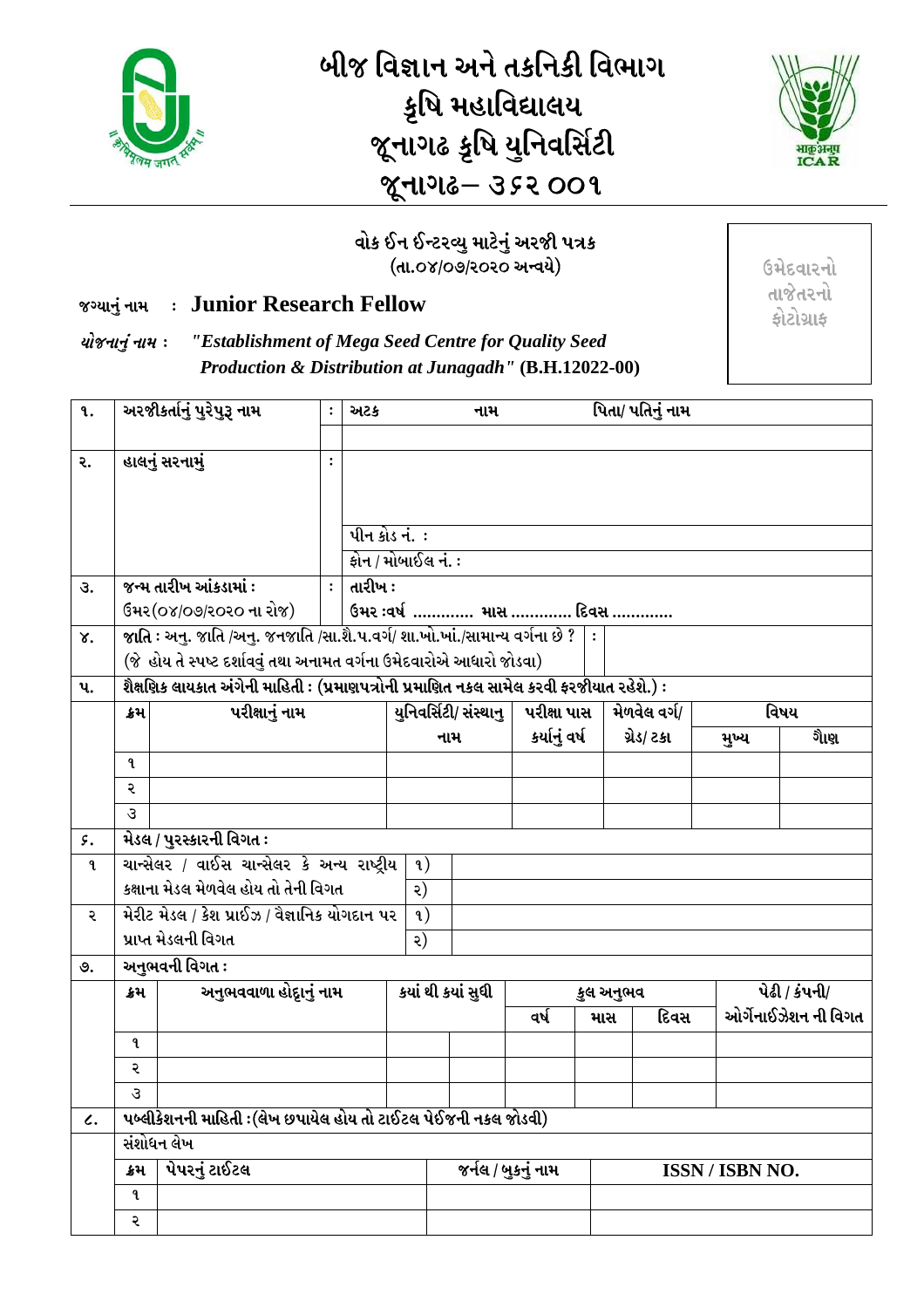|           | ક્રમ         | લેખનું શિર્ષક                                                          | સામાયિકનું નામ         |                                   |                                 | પ્રકાશન વર્ષ |               |
|-----------|--------------|------------------------------------------------------------------------|------------------------|-----------------------------------|---------------------------------|--------------|---------------|
|           | L            |                                                                        |                        |                                   |                                 |              |               |
|           | ર            |                                                                        |                        |                                   |                                 |              |               |
|           |              | સેમિનાર / વર્કશોપ / સીમ્પોઝીયમ / તાલીમ વગેરે                           |                        |                                   |                                 |              |               |
|           |              | સેમિનાર / વર્કશોપ / સીમ્પોઝીયમ                                         |                        |                                   |                                 |              |               |
|           | ક્રમ         | સેમિનાર / વર્કશોપ / સીમ્પોઝીયમનું નામ                                  | પાર્ટીસીપેશન           |                                   | પેપર પ્રેઝન્ટેશન (ઓરલ / પોસ્ટર) |              | પેપરનું ટાઈટલ |
|           | $\mathbf{q}$ |                                                                        |                        |                                   |                                 |              |               |
|           | ર            |                                                                        |                        |                                   |                                 |              |               |
|           |              | શોર્ટ / લોંગ ટર્મ વ્યક્તિત્વ વિકાસ તાલીમની વિગત                        |                        |                                   |                                 |              |               |
|           | ક્રમ         | તાલીમનું નામ                                                           |                        | આયોજન કરનાર સંસ્થ <u>ાનું</u> નામ |                                 |              | સમયગાળો       |
|           | $\mathbf{q}$ |                                                                        |                        |                                   |                                 |              |               |
|           | ર            |                                                                        |                        |                                   |                                 |              |               |
|           |              | NCC/ NSS/ ટ્રેકીંગ કેમ્પ વગેરેની વિગત                                  |                        |                                   |                                 |              |               |
|           | ٩.           |                                                                        |                        |                                   |                                 |              |               |
| <b>LO</b> |              | ઈતર પ્રવૃતિઓ (રમત ગમત / સાંસ્કૃતિક કાર્યક્રમ / વકતૃત્વ સ્પંધા વગેરે)   |                        |                                   |                                 |              |               |
|           |              | રાજય કક્ષાની ર્સ્પધા                                                   |                        |                                   |                                 |              |               |
|           | ક્રમ         | ર્સ્પધાનું નામ                                                         | આયોજન કરનાર            |                                   |                                 | વિગત         |               |
|           |              |                                                                        |                        |                                   | ભાગ લીધેલ                       |              | એવોર્ડની વિગત |
|           |              |                                                                        | સંસ્થાનું નામ તથા સ્થળ |                                   |                                 |              |               |
|           | ٩.           |                                                                        |                        |                                   |                                 |              |               |
|           |              | રાષ્ટ્રીય કક્ષાની ર્સ્પધા                                              |                        |                                   |                                 |              |               |
|           | 9.           |                                                                        |                        |                                   |                                 |              |               |
| <b>99</b> |              | કોમ્પ્યુટર લેન્ગવેન્જ / સોફ્ટવેર્સની જાણકારી (પ્રમાણપત્રની નકલ જોડવી). |                        |                                   |                                 |              | Yes / No      |
| ૧૨        |              | ગુજરાતી ભાષાની જાણકારી (માધ્યમિક / ઉચ્ચતર માધ્યમિક ગુજરાતી સાથે પાસ)   |                        |                                   |                                 |              | Yes/ No       |

#### *–*:: બાંહેધરી ::–

ઉપરોકત તમામ વિગતો સંપુર્ણ સાચી છે, જેમાં કોઈપણ પ્રકારની ભુલનો અવકાશ નથી, આમ છતા તે પૈકીની કોઈ માહિતી ખોટી પુરવાર થાય કે અસલ પ્રમાણપત્ર સાથે ચકાસતા વિસંગતતા ઉભી થાય તો મારી ઉમેદવારી/ પસંદગી/ નિમણુંક ્…્…<br>''રદ્દુ'' થવાને પાત્ર રહેશે, જે અંગે હું કોઈપણ પ્રકારનો દાવો કરી શકીશ નહિ.

*:Y/ o PPPPPPPPPPPPPPPPPPPPPPPP pD[NJFZG]\ GFD o PPPPPPPPPPPPPPPPPPPPPPPPPPPPPPPPPPPPPPPPPPPPPPPP*

*TFZLB o PPPPPPPPPPPPPPPPPPPPPPP pD[NJFZGL ;CL o PPPPPPPPPPPPPPPPPPPPPPPPPPPPPPPPPPPPPPPPPPPPPPPP*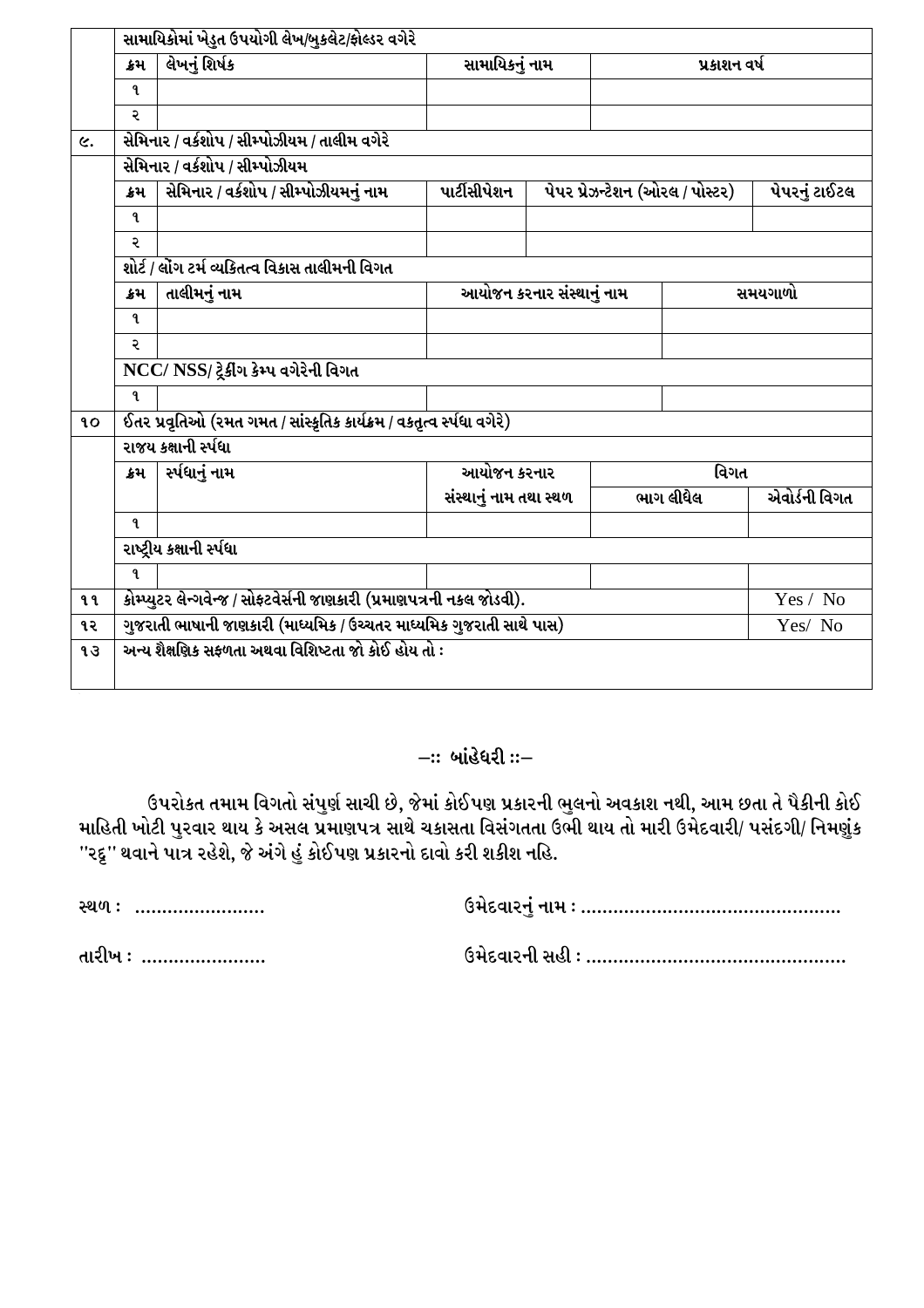

# <u>બીજ વિજ્ઞાન અને તકનિકી વિભાગ</u> કૃષિ મહાવિદ્યાલય *H}GFU- S'lQF I]lGJl;"8L*  જૂનાગઢ– ૩*૬*૨ ૦૦૧



 $6$ મેદવારનો તાજેતરનો *OM8MU|FO*

### વોક ઈન ઈન્ટરવ્યુ માટેનું અરજી પત્રક *(dl.08/09/2020 અન્વયે)*

### *HuIFG] \ GFD o* **Senior Project Assistant**

*IMHGFG] \ GFD o " Seed Production in Agriculture Crops at Department of Seed Science & Technology"* **(B.H.18127-00)**

| <b>q.</b>       |              | અરજીકર્તાનું પુરેપુરૂ નામ                                                                | $\ddot{\cdot}$ | અટક     |                       | નામ                   |               |     |           | પિતા/ પતિનું નામ |                 |                      |
|-----------------|--------------|------------------------------------------------------------------------------------------|----------------|---------|-----------------------|-----------------------|---------------|-----|-----------|------------------|-----------------|----------------------|
|                 |              |                                                                                          |                |         |                       |                       |               |     |           |                  |                 |                      |
| ૨.              |              | હાલનું સરનામું                                                                           | $\ddot{\cdot}$ |         |                       |                       |               |     |           |                  |                 |                      |
|                 |              |                                                                                          |                |         |                       |                       |               |     |           |                  |                 |                      |
|                 |              |                                                                                          |                |         | <u>પીન કોડ નં.  :</u> |                       |               |     |           |                  |                 |                      |
|                 |              |                                                                                          |                |         | ફોન / મોબાઈલ નં. :    |                       |               |     |           |                  |                 |                      |
| З.              |              | જન્મ તારીખ આંકડામાં :                                                                    | $\ddot{\cdot}$ | તારીખ : |                       |                       |               |     |           |                  |                 |                      |
|                 |              | ઉમર(૦૪/૦૭/૨૦૨૦ ના રોજ)                                                                   |                |         |                       | ઉમર ઃવર્ષ  માસ  દિવસ  |               |     |           |                  |                 |                      |
| γ.              |              | જાતિ : અનુ. જાતિ /અનુ. જનજાતિ /સા.શૈ.પ.વર્ગ/ શા.ખો.ખાં./સામાન્ય વર્ગના છે ?   :          |                |         |                       |                       |               |     |           |                  |                 |                      |
|                 |              | (જે હોય તે સ્પષ્ટ દર્શાવવું તથા અનામત વર્ગના ઉમેદવારોએ આધારો જોડવા)                      |                |         |                       |                       |               |     |           |                  |                 |                      |
| પ.              |              | શૈક્ષણિક લાયકાત અંગેની માહિતી : (પ્રમાણપત્રોની પ્રમાણિત નકલ સામેલ કરવી ફરજીયાત રહેશે.) : |                |         |                       |                       |               |     |           |                  |                 |                      |
|                 | ક્રમ         | પરીક્ષાનું નામ                                                                           |                |         |                       | યુનિવર્સિટી/ સંસ્થાનુ | પરીક્ષા પાસ   |     |           | મેળવેલ વર્ગ/     |                 | વિષય                 |
|                 |              |                                                                                          |                |         |                       | નામ                   | કર્યાનું વર્ષ |     |           | ગ્રેડ/ ટકા       | મુખ્ય           | ગાેણ                 |
|                 | $\mathbf{q}$ |                                                                                          |                |         |                       |                       |               |     |           |                  |                 |                      |
|                 | ૨            |                                                                                          |                |         |                       |                       |               |     |           |                  |                 |                      |
|                 | 3            |                                                                                          |                |         |                       |                       |               |     |           |                  |                 |                      |
| ۶.              |              | મેડલ / પુરસ્કારની વિગત :                                                                 |                |         |                       |                       |               |     |           |                  |                 |                      |
| L               |              | <u>ચાન્સેલર / વાઈસ ચાન્સેલર કે અન્ય રાષ્ટ્રીય</u>                                        |                |         | $\mathfrak{q}$ )      |                       |               |     |           |                  |                 |                      |
|                 |              | કક્ષાના મેડલ મેળવેલ હોય તો તેની વિગત                                                     |                |         | ર)                    |                       |               |     |           |                  |                 |                      |
| २               |              | મેરીટ મેડલ / કેશ પ્રાઈઝ / વૈજ્ઞાનિક યોગદાન પર<br>પ્રાપ્ત મેડલની વિગત                     |                |         | $\mathfrak{a}$ )      |                       |               |     |           |                  |                 |                      |
|                 |              | અનુભવની વિગત ઃ                                                                           |                |         | ર)                    |                       |               |     |           |                  |                 |                      |
| ৩.              | ક્રમ         | અનુભવવાળા હોદાનું નામ                                                                    |                |         |                       | કયાં થી કયાં સુધી     |               |     | કુલ અનુભવ |                  |                 | <u>પેઢી / કંપની/</u> |
|                 |              |                                                                                          |                |         |                       |                       | વર્ષ          | માસ |           | દિવસ             |                 | ઓર્ગેનાઈઝેશન ની વિગત |
|                 | L            |                                                                                          |                |         |                       |                       |               |     |           |                  |                 |                      |
|                 | २            |                                                                                          |                |         |                       |                       |               |     |           |                  |                 |                      |
|                 | З            |                                                                                          |                |         |                       |                       |               |     |           |                  |                 |                      |
| $\mathcal{L}$ . |              | પબ્લીકેશનની માહિતી :(લેખ છપાયેલ હોય તો ટાઈટલ પેઈજની નકલ જોડવી)                           |                |         |                       |                       |               |     |           |                  |                 |                      |
|                 |              | સંશોધન લેખ                                                                               |                |         |                       |                       |               |     |           |                  |                 |                      |
|                 | ક્રમ         | પેપરનું ટાઈટલ                                                                            |                |         |                       | જર્નલ / બુકનું નામ    |               |     |           |                  | ISSN / ISBN NO. |                      |
|                 | L            |                                                                                          |                |         |                       |                       |               |     |           |                  |                 |                      |
|                 | ર            |                                                                                          |                |         |                       |                       |               |     |           |                  |                 |                      |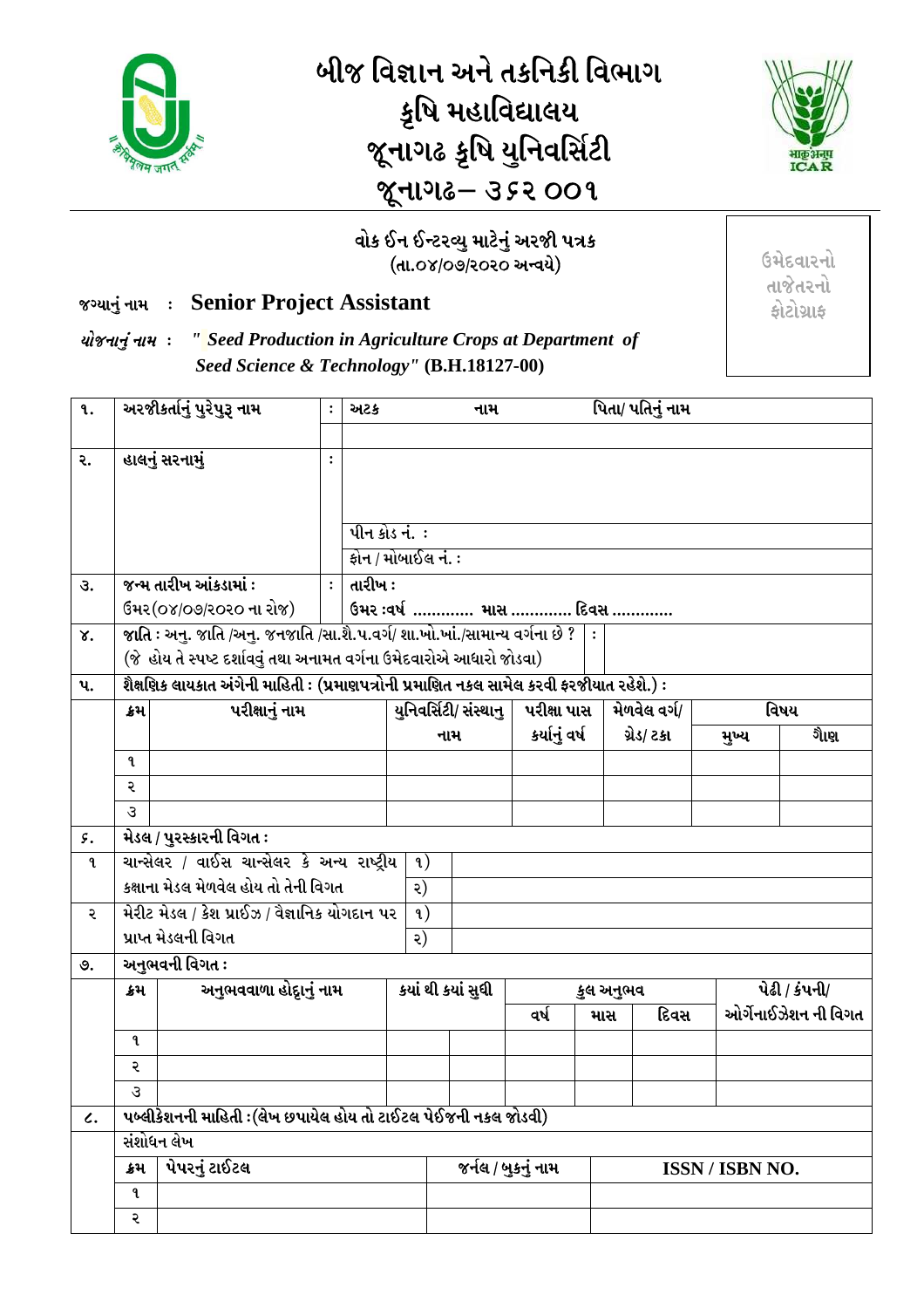|           | ક્રમ         | લેખનું શિર્ષક                                                          | સામાયિકનું નામ                    |                                                                      |                                 | પ્રકાશન વર્ષ |               |
|-----------|--------------|------------------------------------------------------------------------|-----------------------------------|----------------------------------------------------------------------|---------------------------------|--------------|---------------|
|           | ٩.           |                                                                        |                                   |                                                                      |                                 |              |               |
|           | ર            |                                                                        |                                   |                                                                      |                                 |              |               |
|           |              | સેમિનાર / વર્કશોપ / સીમ્પોઝીયમ / તાલીમ વગેરે                           |                                   |                                                                      |                                 |              |               |
|           |              | સેમિનાર / વર્કશોપ / સીમ્પોઝીયમ                                         |                                   |                                                                      |                                 |              |               |
|           | ક્રમ         | સેમિનાર / વર્કશોપ / સીમ્પોઝીયમનું નામ                                  | પાર્ટીસીપેશન                      |                                                                      | પેપર પ્રેઝન્ટેશન (ઓરલ / પોસ્ટર) |              | પેપરનું ટાઈટલ |
|           | $\mathbf{q}$ |                                                                        |                                   |                                                                      |                                 |              |               |
|           | ર            |                                                                        |                                   |                                                                      |                                 |              |               |
|           |              | શોર્ટ / લોંગ ટર્મ વ્યક્તિત્વ વિકાસ તાલીમની વિગત                        |                                   |                                                                      |                                 |              |               |
|           | ક્રમ         | તાલીમનું નામ                                                           | આયોજન કરનાર સંસ્થ <u>ાનું</u> નામ |                                                                      |                                 |              | સમયગાળો       |
|           | $\mathbf{q}$ |                                                                        |                                   |                                                                      |                                 |              |               |
|           | Ş            |                                                                        |                                   |                                                                      |                                 |              |               |
|           |              | NCC/ NSS/ ટ્રેકીંગ કેમ્પ વગેરેની વિગત                                  |                                   |                                                                      |                                 |              |               |
|           | L            |                                                                        |                                   |                                                                      |                                 |              |               |
|           |              | ઈતર પ્રવૃતિઓ (રમત ગમત / સાંસ્કૃતિક કાર્યક્રમ / વકતૃત્વ સ્પંધા વગેરે)   |                                   |                                                                      |                                 |              |               |
|           |              | રાજય કક્ષાની ર્સ્પધા                                                   |                                   |                                                                      |                                 |              |               |
|           | ક્રમ         | ર્સ્પદ્યાનું નામ                                                       | આયોજન કરનાર                       |                                                                      |                                 | વિગત         |               |
|           |              |                                                                        | સંસ્થાનું નામ તથા સ્થળ            |                                                                      | ભાગ લીધેલ                       |              | એવોર્ડની વિગત |
|           | ٩.           |                                                                        |                                   |                                                                      |                                 |              |               |
|           |              | રાષ્ટ્રીય કક્ષાની ર્સ્પધા                                              |                                   |                                                                      |                                 |              |               |
|           | ٩.           |                                                                        |                                   |                                                                      |                                 |              |               |
|           |              | કોમ્પ્યુટર લેન્ગવેન્જ / સોફ્ટવેર્સની જાણકારી (પ્રમાણપત્રની નકલ જોડવી). |                                   |                                                                      |                                 |              | Yes / No      |
| <b>99</b> |              |                                                                        |                                   | ગુજરાતી ભાષાની જાણકારી (માધ્યમિક / ઉચ્ચતર માધ્યમિક ગુજરાતી સાથે પાસ) |                                 |              |               |

#### *-*:: બાંહેધરી ::–

ઉપરોકત તમામ વિગતો સંપુર્ણ સાચી છે, જેમાં કોઈ પણ પ્રકારની ભુલનો અવકાશ નથી, આમ છતા તે પૈકીની કોઈ માહિતી ખોટી પુરવાર થાય કે અસલ પ્રમાણપત્ર સાથે ચકાસતા વિસંગતતા ઉભી થાય તો મારી ઉમેદવારી/ પસંદગી/ નિમણુંક ''રદ્દ'' થવાને પાત્ર રહેશે, જે અંગે હું કોઈપણ પ્રકારનો દાવો કરી શકીશ નહિ.

*:Y/ o PPPPPPPPPPPPPPPPPPPPPPPP pD[NJFZG]\ GFD o PPPPPPPPPPPPPPPPPPPPPPPPPPPPPPPPPPPPPPPPPPPPPPPP*

*TFZLB o PPPPPPPPPPPPPPPPPPPPPPP pD[NJFZGL ;CL o PPPPPPPPPPPPPPPPPPPPPPPPPPPPPPPPPPPPPPPPPPPPPPPP*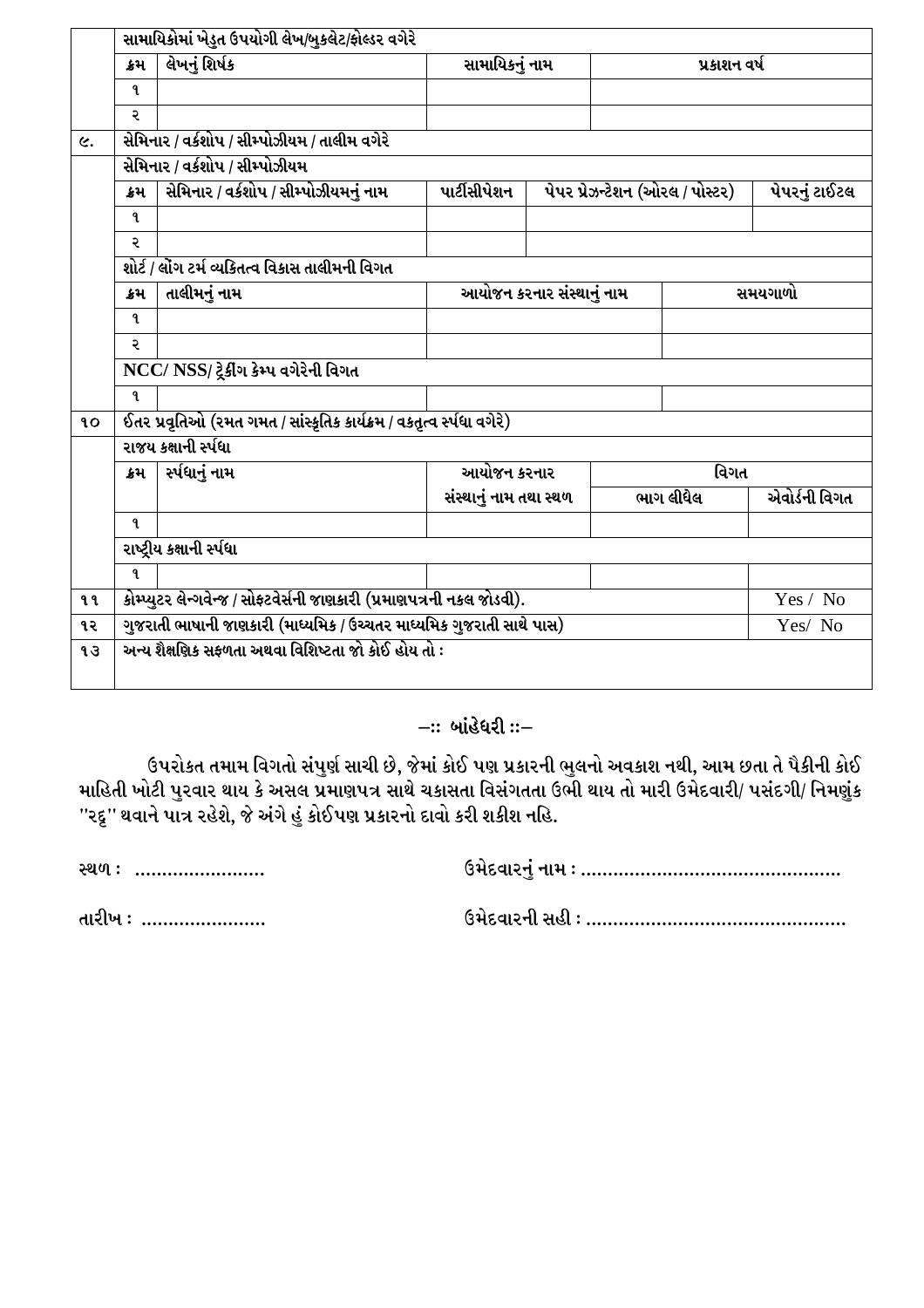

# <u>બીજ વિજ્ઞાન અને તકનિકી વિભાગ</u> કૃષિ મહાવિદ્યાલય *H}GFU- S'lQF I]lGJl;"8L*  <u>જૂનાગઢ– ૩૬૨ ૦૦૧</u>



#### વોક ઈન ઈન્ટરવ્યુ માટેનું અરજી પત્રક  $(dil.08/O92020$  અન્વયે)

#### *HuIFG] \ GFD o* **Junior Project Assistant**

*IMHGFG] \ GFD o " Seed Production in Agriculture Crops at Department of Seed Science & Technology"* **(B.H.18127-00)**

| ٩.             |                                                                              | અરજીકર્તાનું પુરેપુરૂ નામ                                                       |                  | અટક                                                                                      |                       |  | નામ           | પિતા/ પતિનું નામ     |            |                 |       |                      |                      |  |
|----------------|------------------------------------------------------------------------------|---------------------------------------------------------------------------------|------------------|------------------------------------------------------------------------------------------|-----------------------|--|---------------|----------------------|------------|-----------------|-------|----------------------|----------------------|--|
|                |                                                                              |                                                                                 |                  |                                                                                          |                       |  |               |                      |            |                 |       |                      |                      |  |
| ૨.             |                                                                              | હાલનું સરનામું                                                                  | $\ddot{\cdot}$   |                                                                                          |                       |  |               |                      |            |                 |       |                      |                      |  |
|                |                                                                              |                                                                                 |                  |                                                                                          |                       |  |               |                      |            |                 |       |                      |                      |  |
|                |                                                                              |                                                                                 |                  |                                                                                          | <u>પીન કોડ નં. :</u>  |  |               |                      |            |                 |       |                      |                      |  |
|                |                                                                              | <u> ફોન / મોબાઈલ નં. :</u>                                                      |                  |                                                                                          |                       |  |               |                      |            |                 |       |                      |                      |  |
| З.             |                                                                              | જન્મ તારીખ આંકડામાં :                                                           |                  | તારીખ $\colon$                                                                           |                       |  |               |                      |            |                 |       |                      |                      |  |
|                |                                                                              | ઉંમર(૦૪/૦૭/૨૦૨૦ ના રોજ)                                                         |                  |                                                                                          |                       |  |               | ઉમર ઃવર્ષ  માસ  દિવસ |            |                 |       |                      |                      |  |
| γ.             |                                                                              | જાતિ : અનુ. જાતિ /અનુ. જનજાતિ /સા.શૈ.પ.વર્ગ/ શા.ખો.ખાં./સામાન્ય વર્ગના છે ?   : |                  |                                                                                          |                       |  |               |                      |            |                 |       |                      |                      |  |
|                |                                                                              | (જે હોય તે સ્પષ્ટ દર્શાવવું તથા અનામત વર્ગના ઉમેદવારોએ આધારો જોડવા)             |                  |                                                                                          |                       |  |               |                      |            |                 |       |                      |                      |  |
| $\mathbf{u}$ . |                                                                              |                                                                                 |                  | શૈક્ષણિક લાયકાત અંગેની માહિતી : (પ્રમાણપત્રોની પ્રમાણિત નકલ સામેલ કરવી ફરજીયાત રહેશે.) : |                       |  |               |                      |            |                 |       |                      |                      |  |
|                | પરીક્ષાનું નામ<br>ક્રેમ                                                      |                                                                                 |                  |                                                                                          | યુનિવર્સિટી/ સંસ્થાનુ |  |               | પરીક્ષા પાસ          |            | મેળવેલ વર્ગ/    |       |                      | વિષય                 |  |
|                |                                                                              |                                                                                 |                  |                                                                                          | નામ                   |  | કર્યાનું વર્ષ |                      | ગ્રેડ/ ટકા |                 | મુખ્ય | ગાેણ                 |                      |  |
|                | L<br>२                                                                       |                                                                                 |                  |                                                                                          |                       |  |               |                      |            |                 |       |                      |                      |  |
|                | 3                                                                            |                                                                                 |                  |                                                                                          |                       |  |               |                      |            |                 |       |                      |                      |  |
| 5.             |                                                                              | મેડલ / પુરસ્કારની વિગત :                                                        |                  |                                                                                          |                       |  |               |                      |            |                 |       |                      |                      |  |
| L              |                                                                              | ચાન્સેલર / વાઈસ ચાન્સેલર કે અન્ય રાષ્ટ્રીય                                      | $\mathfrak{q}$ ) |                                                                                          |                       |  |               |                      |            |                 |       |                      |                      |  |
|                |                                                                              | કક્ષાના મેડલ મેળવેલ હોય તો તેની વિગત                                            |                  |                                                                                          | ર)                    |  |               |                      |            |                 |       |                      |                      |  |
| ર              | મેરીટ મેડલ / કેશ પ્રાઈઝ / વૈજ્ઞાનિક યોગદાન પર<br>પ્રાપ્ત મેડલની વિગત         |                                                                                 |                  | $\mathfrak{a}$ )                                                                         |                       |  |               |                      |            |                 |       |                      |                      |  |
|                |                                                                              |                                                                                 |                  | ર)                                                                                       |                       |  |               |                      |            |                 |       |                      |                      |  |
| <b>.</b>       |                                                                              | અનુભવની વિગત ઃ                                                                  |                  |                                                                                          |                       |  |               |                      |            |                 |       |                      |                      |  |
|                | ક્રમ                                                                         | અનુભવવાળા હોદૃાનું નામ                                                          |                  |                                                                                          | કયાં થી કયાં સુધી     |  |               | કુલ અનુભવ            |            |                 |       | <u>પેઢી / કંપની/</u> |                      |  |
|                |                                                                              |                                                                                 |                  |                                                                                          |                       |  |               | વર્ષ                 |            | માસ             | દિવસ  |                      | ઓર્ગેનાઈઝેશન ની વિગત |  |
|                | $\mathbf{q}$                                                                 |                                                                                 |                  |                                                                                          |                       |  |               |                      |            |                 |       |                      |                      |  |
|                | २                                                                            |                                                                                 |                  |                                                                                          |                       |  |               |                      |            |                 |       |                      |                      |  |
|                | 3                                                                            |                                                                                 |                  |                                                                                          |                       |  |               |                      |            |                 |       |                      |                      |  |
| L.             | પબ્લીકેશનની માહિતી :(લેખ છપાયેલ હોય તો ટાઈટલ પેઈજની નકલ જોડવી)<br>સંશોધન લેખ |                                                                                 |                  |                                                                                          |                       |  |               |                      |            |                 |       |                      |                      |  |
|                |                                                                              |                                                                                 |                  | જર્નલ / બુકનું નામ                                                                       |                       |  |               |                      |            |                 |       |                      |                      |  |
|                | L                                                                            | પેપરનું ટાઈટલ<br>ક્રમ                                                           |                  |                                                                                          |                       |  |               |                      |            | ISSN / ISBN NO. |       |                      |                      |  |
|                | ર                                                                            |                                                                                 |                  |                                                                                          |                       |  |               |                      |            |                 |       |                      |                      |  |
|                |                                                                              |                                                                                 |                  |                                                                                          |                       |  |               |                      |            |                 |       |                      |                      |  |

 $6$ મેદવારનો તાજેતરનો *OM8MU|FO*